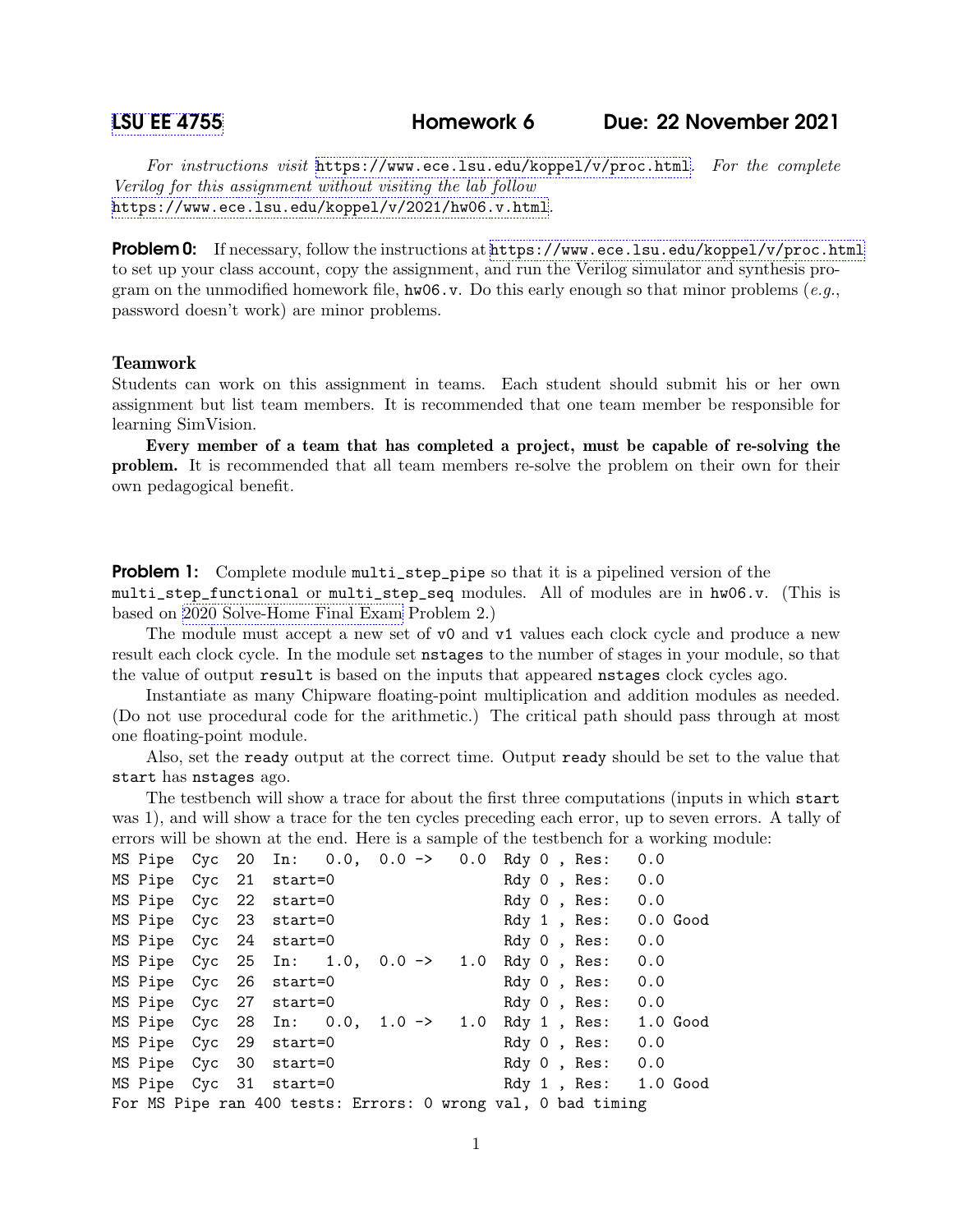On a cycle in which input start is 1 the trace line will show the word In: followed by the values of v0 and v1, and to the right of -> the correct result (which should appear nstages cycles later). The text to the right of Rdy shows the value of the ready output. If the value is incorrect it is followed by an x, for example, Rdy 1x,.

The text to the right of Res: shows the value on the module result output. That is followed by text commenting on the result. A comment will be shown if Rdy is 1 or if an output is expected. Good indicates a correct value at the correct time. XX: Need Rdy indicates that the correct value appears at the correct time, but the ready output isn't 1. XX: Wrong indicates the wrong value at the time when an output was expected. XX: Early indicates the correct value arriving too early. XX: Unexpected indicates the wrong value at a time when no value at all is expected.

Below are excerpts from the testbench output on the unmodified module.

|                                |  |  |  |  | MS Pipe Cyc 20 In: 0.0, 0.0 -> 0.0 Rdy 0X, Res: 0.0 XX: Need Rdy            |     |  |                                                                                    |  |
|--------------------------------|--|--|--|--|-----------------------------------------------------------------------------|-----|--|------------------------------------------------------------------------------------|--|
| MS Pipe Cyc 21 start=0         |  |  |  |  | Rdy 1X, Res: 0.0 XX: Early                                                  |     |  |                                                                                    |  |
| MS Pipe Cyc 22 start=0         |  |  |  |  | Rdy 0, Res: 0.0                                                             |     |  |                                                                                    |  |
| MS Pipe Cyc 23 start=0         |  |  |  |  | Rdy 0, Res: 0.0                                                             |     |  |                                                                                    |  |
| MS Pipe Cyc 24 start=0         |  |  |  |  | Rdy O , Res:                                                                | 0.0 |  |                                                                                    |  |
| MS Pipe Cyc 25                 |  |  |  |  | In: 1.0, 0.0 -> 1.0 Rdy 0X, Res: 0.0 XX: Wrong                              |     |  |                                                                                    |  |
| MS Pipe Cyc 26 start=0         |  |  |  |  | Rdy 1X, Res: 1.0 XX: Unexpected                                             |     |  |                                                                                    |  |
| MS Pipe Cyc 27 start=0         |  |  |  |  | Rdy 0, Res: 0.0                                                             |     |  |                                                                                    |  |
|                                |  |  |  |  | MS Pipe Cyc 28 In: $0.0$ , $1.0 \rightarrow 1.0$ Rdy 0X, Res: 0.0 XX: Wrong |     |  |                                                                                    |  |
| MS Pipe Cyc 29 start=0         |  |  |  |  | Rdy 1X, Res: 0.0 XX: Early                                                  |     |  |                                                                                    |  |
| MS Pipe Cyc 30 start=0         |  |  |  |  | Rdy O , Res:                                                                | 0.0 |  |                                                                                    |  |
| MS Pipe Cyc 31 start=0         |  |  |  |  | Rdy 0, Res: 0.0                                                             |     |  |                                                                                    |  |
| MS Pipe Cyc 32 start=0         |  |  |  |  | Rdy 0, Res: 0.0                                                             |     |  |                                                                                    |  |
|                                |  |  |  |  | MS Pipe Cyc 33 In: 1.0, 1.0 -> 3.0 Rdy 0X, Res: 0.0 XX: Wrong               |     |  |                                                                                    |  |
| MS Pipe Cyc 34 start=0         |  |  |  |  | Rdy 1X, Res: 1.0 XX: Unexpected                                             |     |  |                                                                                    |  |
|                                |  |  |  |  | MS Pipe Cyc 35 In: -8.6, 5.0 -> 55.9 Rdy OX, Res: 0.0 XX: Wrong             |     |  |                                                                                    |  |
|                                |  |  |  |  |                                                                             |     |  | MS Pipe test 4: Inputs at cyc 35, result expected at cyc 35. Wrong val: h'00000022 |  |
| $0.0000$ != 55.8659 (correct)  |  |  |  |  |                                                                             |     |  |                                                                                    |  |
|                                |  |  |  |  | MS Pipe Cyc 36 In: 0.4, 3.9 -> 16.7 Rdy 1, Res: -8.6 XX: Wrong              |     |  |                                                                                    |  |
|                                |  |  |  |  |                                                                             |     |  | MS Pipe test 5: Inputs at cyc 36, result expected at cyc 36. Wrong val: h'c109657e |  |
| $-8.5873$ != 16.7235 (correct) |  |  |  |  |                                                                             |     |  |                                                                                    |  |

The following is the testbench output on a module in which nstages is set too low by 1, and in which v00 is used where v01 should be:

| MS Pipe Cyc 20 In: 0.0, 0.0 -> 0.0 |  |  |  |  | Rdy 0, Res:                | 0.0 |                                                                                    |
|------------------------------------|--|--|--|--|----------------------------|-----|------------------------------------------------------------------------------------|
| MS Pipe Cyc 21 start=0             |  |  |  |  | Rdy 0, Res: 0.0            |     |                                                                                    |
| MS Pipe Cyc 22 start=0             |  |  |  |  |                            |     | Rdy OX, Res: 0.0 XX: Need Rdy                                                      |
| MS Pipe Cyc 23 start=0             |  |  |  |  | Rdy 1X, Res: 0.0 XX: Early |     |                                                                                    |
| MS Pipe Cyc 24 start=0             |  |  |  |  | Rdy 0, Res:                | 0.0 |                                                                                    |
| MS Pipe Cyc 25 In: 1.0, 0.0 -> 1.0 |  |  |  |  | Rdy O , Res:               | 0.0 |                                                                                    |
| MS Pipe Cyc 26 start=0             |  |  |  |  | Rdy 0, Res: 0.0            |     |                                                                                    |
| MS Pipe Cyc 27 start=0             |  |  |  |  | Rdy OX, Res: 0.0 XX: Wrong |     |                                                                                    |
|                                    |  |  |  |  |                            |     | MS Pipe Cyc 28 In: $0.0$ , $1.0 \rightarrow 1.0$ Rdy 1X, Res: 2.0 XX: Unexpected   |
| MS Pipe Cyc 29 start=0             |  |  |  |  | Rdy 0, Res: 0.0            |     |                                                                                    |
| MS Pipe Cyc 30 start=0             |  |  |  |  | Rdy OX, Res: 0.0 XX: Wrong |     |                                                                                    |
|                                    |  |  |  |  |                            |     | MS Pipe test 2: Inputs at cyc 28, result expected at cyc 30. Wrong val: h'00000000 |
| $0.0000$ != 1.0000 (correct)       |  |  |  |  |                            |     |                                                                                    |
| MS Pipe Cyc 31 start=0             |  |  |  |  |                            |     | Rdy 1X, Res: 1.0 XX: Unexpected                                                    |